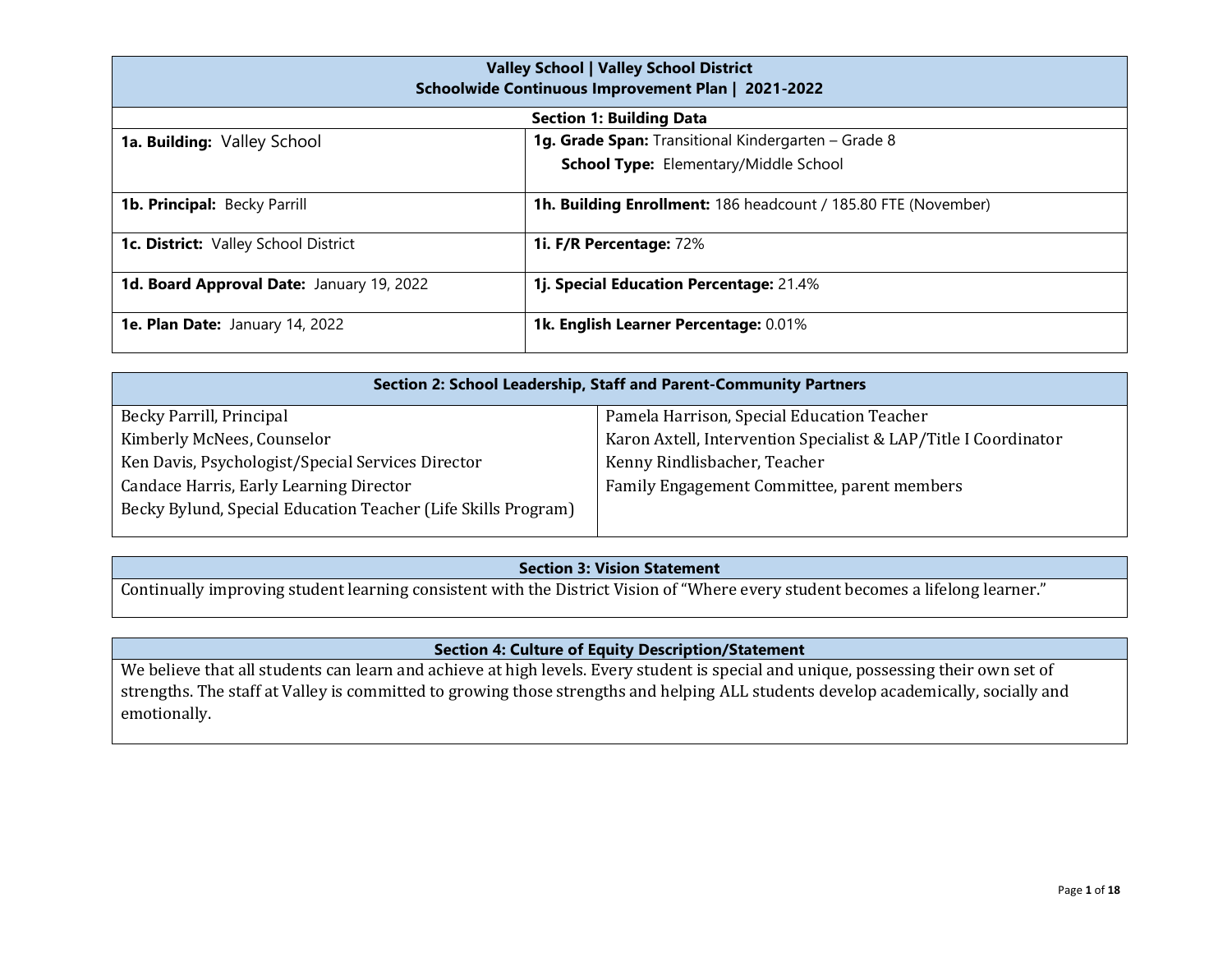## **Section 5: PLAN | NEEDS ASSESSMENT Summary (SY 2020-2021)**

## **Student Populations**

**1. What key takeaways does your school have about how student groups are performing on state (e.g. Washington School Improvement Framework) and locally determined indicators of learning and teaching success?**

An interruption in state and school-based assessments during the 2019-20 and 2020-21 school terms due to the COVID-19 pandemic prevented the gathering of academic achievement data. Staff identified the Smarter Balanced and MAP assessments as tools used to measure student achievement. During 2019-20, a Plan-Do-Study-Act cycle for Multi-Tiered Systems of Support was initiated, and this work continued in 2020-21 to guide our academic achievement and school climate goals for continuous improvement.



Data generated from our school counseling needs assessment, office referral data, and SOAR Room referral data identified a schoolwide need to focus on MTSS Tier 1 interventions, developing proactive skills to lessen reactive responses and behavior issues that cause a loss of instructional time and barriers to student outcomes and success.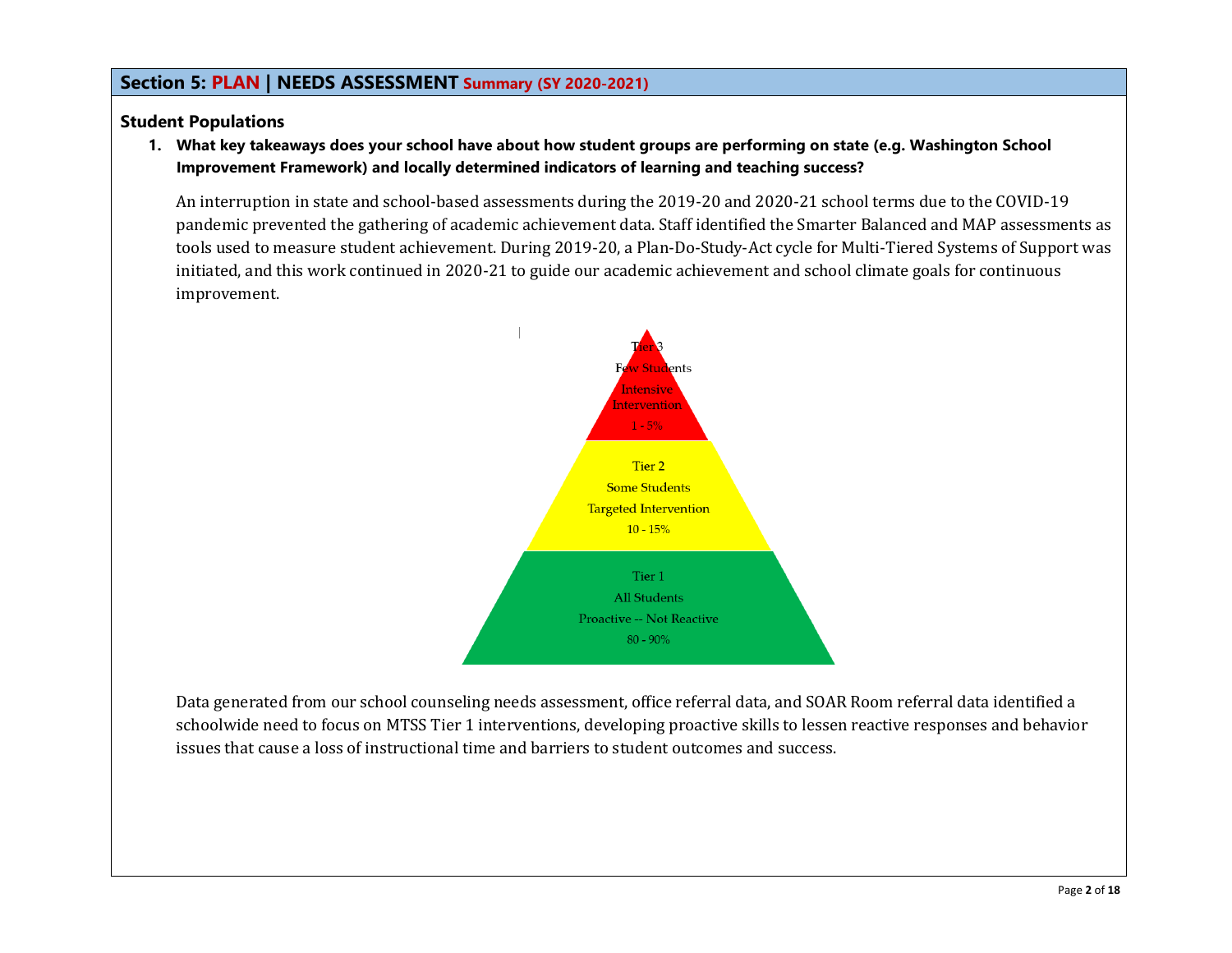**2. What are some possible root causes your team has identified? Consider both identification of areas of strength and what it will take to build strength in other areas.**

In the 2020-21 Counseling Needs Assessment, both certified and classified staff rated the following as very needed/important in the MTSS framework:

- TIER 1 Classroom lessons teaching social emotional skills
	- Conflict resolution (small problem v. big problem; ignoring; understanding types of conflict)
	- Responsibility (choices and consequences; problem solving; doing job as student)
	- Positive communication ("I" messages; apologies; tone of voice; body language)

TIER 2 - Small group counseling Short-term individual counseling

The fluctuating number of student referrals for Principal/Office Intervention and to the SOAR Room (behavioral resets) in the previous three years for most grade bands indicate that there are more factors for us to consider in order to determine the successfulness of our work.



### **Office Occurrences:**

SY2019-2020: Totals for K-8 – 686 occurrences by 89 students = 43% of 203 students enrolled SY2018-2019: Totals for K-8 – 569 occurrences by 98 students = 23% of 200 students enrolled SY2017 – 2018: Totals for K-8 – 661 occurrences by 105 students = 54% of 193 students enrolled

### **Soar Room Visits:**

SY2019-2020: Totals for K-8 – 396 occurrences by 50 students = 24% of 203 student enrolled SY2018-2019: totals for K-8 – 363 occurrences by 43 students = 22% of 200 students enrolled SY 2017 – 2018: Totals for K-8 – 856 occurrences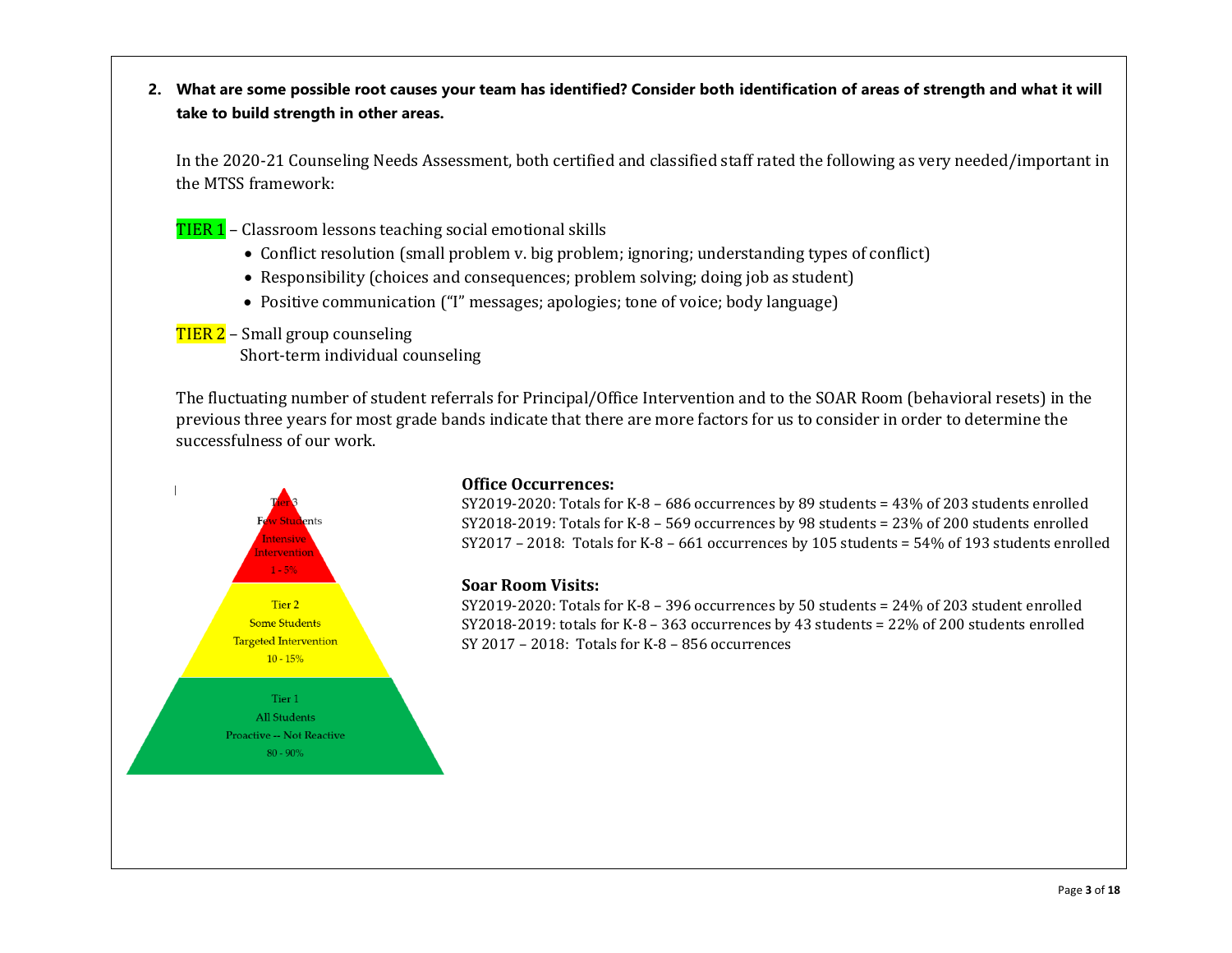Areas of strength in Valley School that continue to support our improvement work:

- A well-trained, hard-working staff dedicated to meeting the needs of all students
- Students excited to learn, and parent/guardian/family partnerships to support student growth
- A supportive and collaborative team across the Valley School District committed to student success
- A school-wide commitment to supporting the whole student through food and nutrition services, class meetings, class guidance lessons (implemented by counseling department), counseling department led SEL small groups, Student Success Team, Positive Behavioral Interventions and Supports (PBIS) and Sound Discipline practices
- A focus on continuous improvement including a collaborative/team approach to problem solving and planning
- Professional development opportunities
- Quality facilities

To build strength in areas of concern, staff has focused on professional development to broaden their collective knowledge base.

- Conscious Discipline training: A majority of our K-5 teachers and many of our paraeducators have participated.
- Book study: *Lost at School: Why Our Kids with Behavioral Challenges are Falling Through the Cracks and How We Can Help Them* by Ross W. Greene
- PBIS training with Flint Simonsen, Whitworth professor and PBIS expert for the state of Washington.

## **3. A central element of quality improvement work is being centered on our learners. Describe a typical student at your school that you think is a representational example of the student population.**

## **a. What strengths do they possess?**

Some of the strengths our students possess are fun-loving, caring, resourceful, adept at navigating technology, happy to be at school, and eager to learn. Our students are also resilient, confident, and adaptable. Finally, our students are good friends to their friends.

## **b. What challenges do they face?**

Many experience long travel distances (time on bus) to school. Poverty, trauma, and hunger are present factors that mean students are experiencing significant personal challenges. Our earliest learners are not always prepared for school when enter in kindergarten, resulting in delayed progress.

In our rural area, there are limited resources and fewer opportunities for work for parents/guardians, resulting in a lower socioeconomic status and the disadvantages that come with limited financial resources.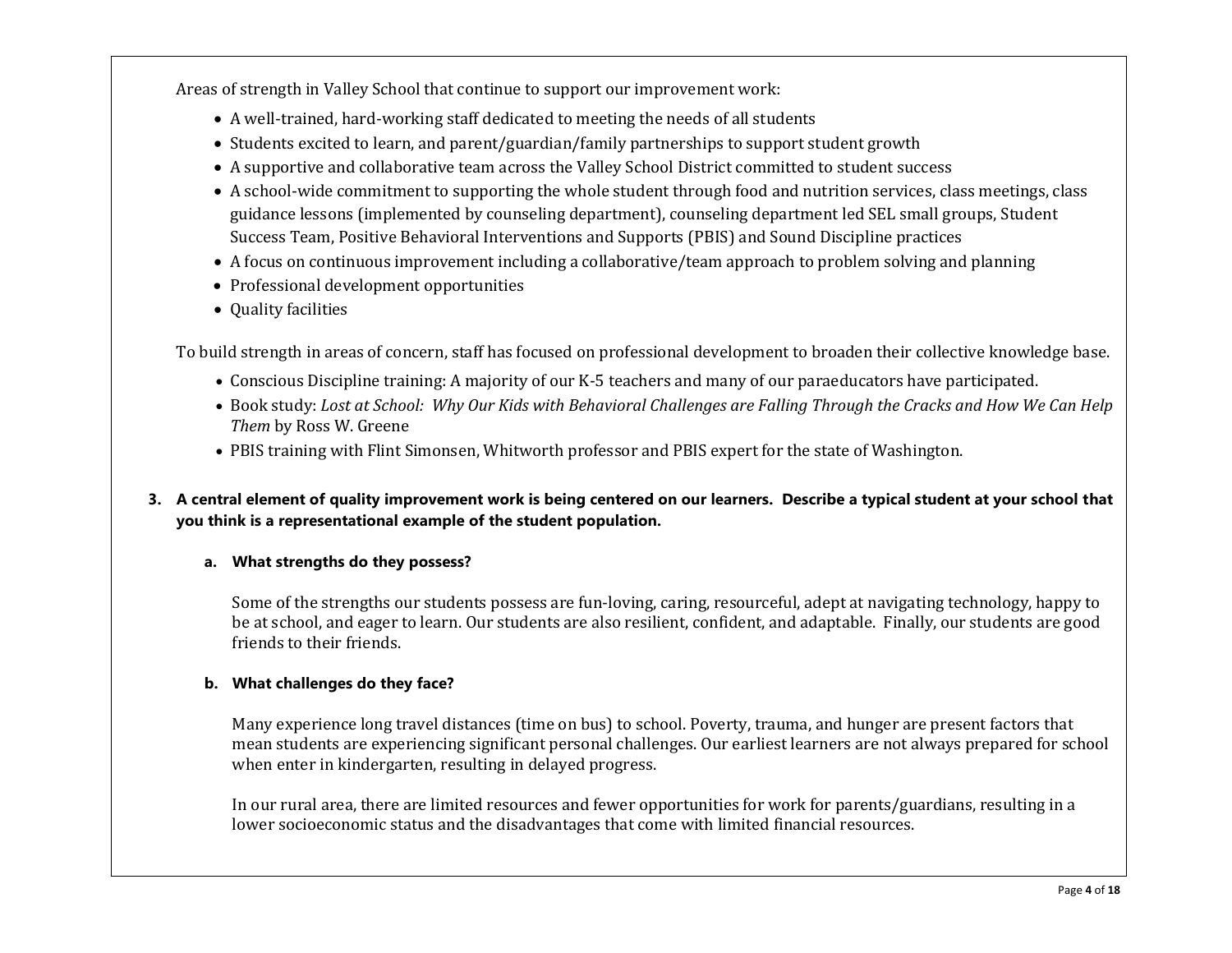### **c. What are some important relationships in their life?**

Immediate and extended family members, peers, friends' parents, teachers and school staff.

### **Educators**

**1. Describe the degree to which your vision and the equity statement are reflected in the actual building culture and day to day activities of your school?**

We have a strong teaching staff that is committed to working together to accomplish our goals. We collaborate in grade level bands of P-2/K-2, 3-5, and 6-8 to further analyze data. We meet to discuss progress monitoring, and to discuss strategies for implementation to target areas of potential growth.

The PBIS team consisting of teachers, the counselor, paraprofessionals, and principal meet bi-weekly to collaborate on how to positively support student behaviors at the Tier 1 level.

The Student Success Team, consisting of teachers, the counselor, principal, special education director, paraeducators, and school psychologist, meets weekly to discuss more intensive interventions for identified students, engaging Tier 2 supports for academics and behaviors.

Staff meets during Monday Late Start in-service to collaborate around agreed upon priorities: progressive discipline, PBIS, family partnerships, SEL in the classroom, etc.

**2. What professional learning and support have you identified that the school's staff (e.g. administrators, educators, counselors, paraprofessionals, support staff, etc.) need to strengthen the implementation of evidence based practices for both teaching and learning, as well as intervention supports (e.g. positive behavior interventions)?** 

Professional Development opportunities for staff happens during Monday Late Start and our scheduled professional development days. Staff can also elect professional development opportunities and trainings that happen outside the Valley School. This is done in conjunction with what our school goals, professional growth goals, and student growth goals enable us to plan.

- Professional development on MTSS to understand tiered interventions through the lens of academics, behaviors (PBIS and Conscious Discipline), and trauma (PBIS and Conscious Discipline).
- Professional development opportunities for staff to support Professional Growth Goals and Student Growth Goals
- Continued opportunities in professional development to grow staff strengths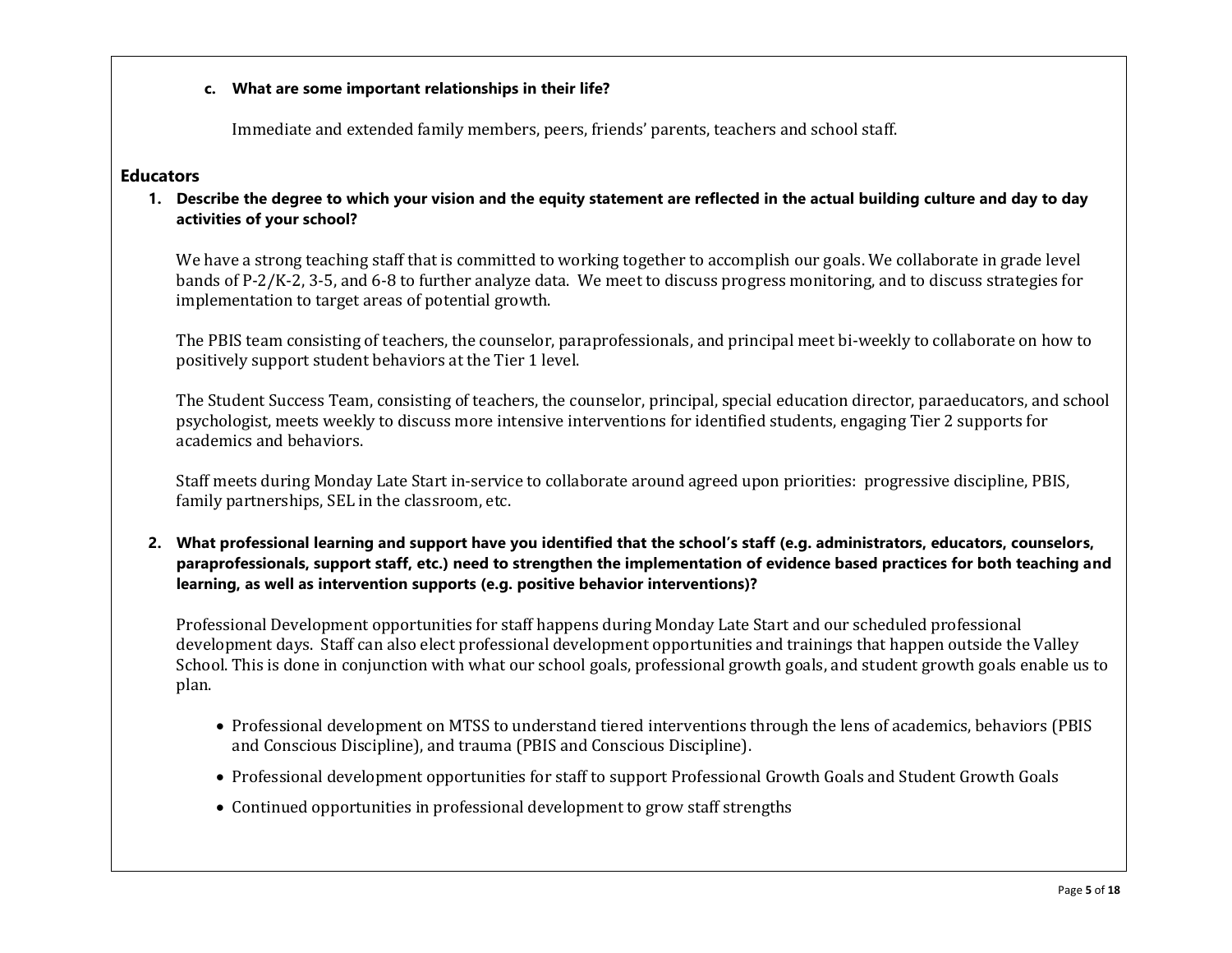## **Systems of Support**

**1. Consider the degree to which your school's system of support is grounded in meeting the behavioral, social-emotional and academic needs of students: Identify areas of the strength for your school's system of support and how other areas will be strengthened.** 

Staff have identified the following as strengths for our system:

- Conscious Discipline training to support social emotional needs of students
- Building ways for students to learn how to self-manage
- Progress monitoring (STAR and ESGI for Kinder)
- SOAR room
- Tiered approach to interventions behavior and academics
- Setting and expressing clear expectations for students
- Love our students
- Community partnerships WISe (Wraparound with Intensive Services)
- Student Success Team

Staff have identified the following as areas to strengthen for our system:

- Consistency in consequences whenever students aren't meeting expectations
- A more clearly defined flow for when students aren't meeting expectations
- A clearer understanding of how each piece of our system works together
- Academics and interventions …. How do we better serve our students and help them catch up to where they need to be?
- Increased collaboration between special education teachers and general education teachers.
- Increased collaboration among teachers to support student success

### **2. How did your school identify these areas of strengths and improvement?**

Staff completed a Forms questionnaire to provide input.

### **3. How well do school and community systems interact to assure continuity of supports for students? Provide at least one example.**

WISe team is a voluntary program for children, youth, and their families with intensive mental health care. Services are available in the home and community settings and offer a system of care based on the individualized need of the child or youth. It takes a team approach to support families, and we partner with families and WISe as another member on the team. We align in strategies and supports provided, so students have consistency in care.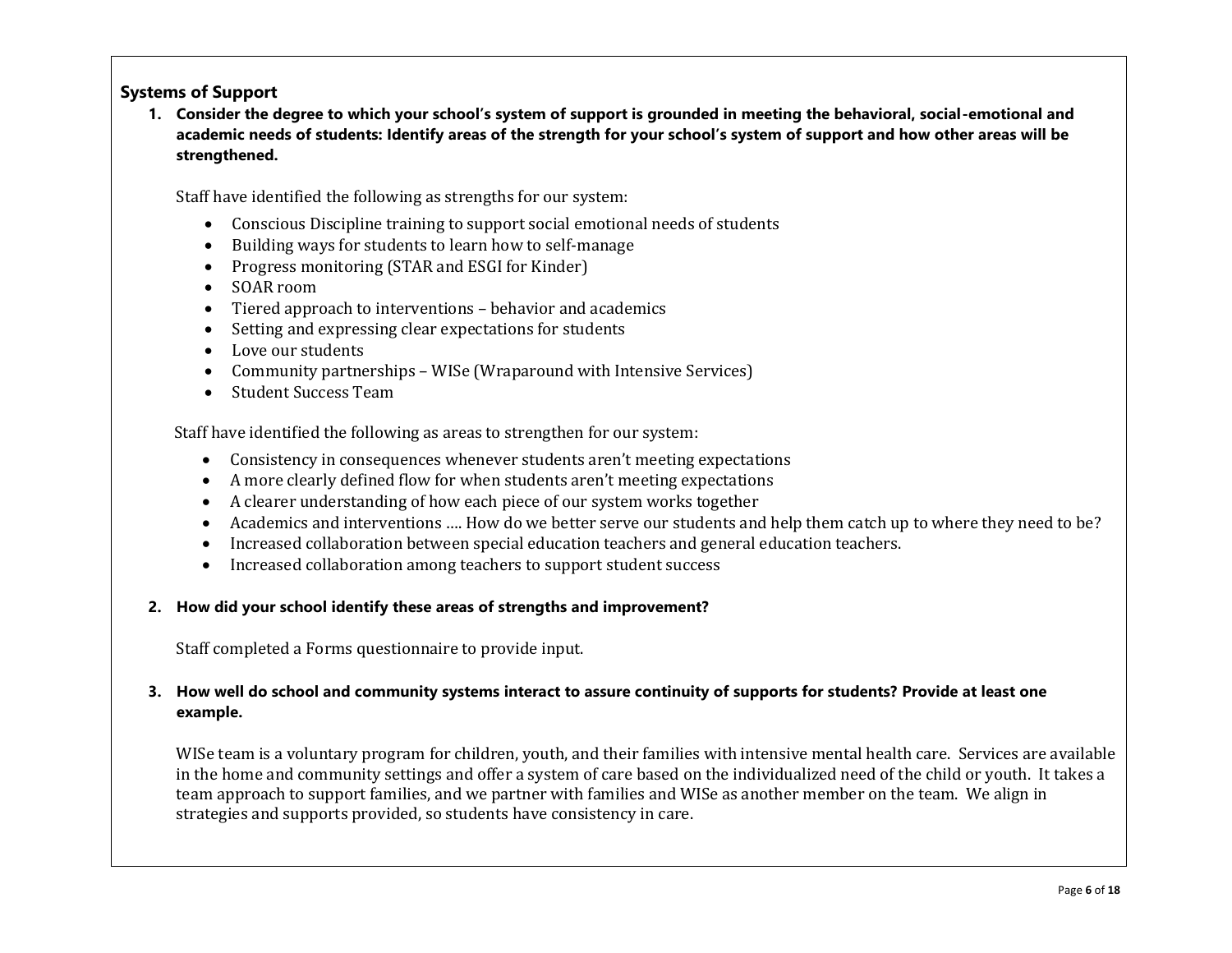| Section 6: PLAN   NEEDS ASSESSMENT Data Sources (SY 2020-21)                                                                                |                                                  |  |  |
|---------------------------------------------------------------------------------------------------------------------------------------------|--------------------------------------------------|--|--|
| Please check or share the most meaningful sources of data used in your needs assessment work                                                |                                                  |  |  |
| $\boxtimes$ Restraint and Isolation Data<br>$\boxtimes$ WaKIDS                                                                              |                                                  |  |  |
| $\boxtimes$ Time out of class (e.g., visits to nurse, counselor, etc.)<br>$\boxtimes$ Smarter Balanced Assessment/Interim Assessment Blocks |                                                  |  |  |
| $\boxtimes$ Special Education Eligibility/Disproportionality Data<br>$\boxtimes$ Progress Monitoring Data                                   |                                                  |  |  |
| $\boxtimes$ Review of Student Plans (e.g. Written Student Learning Plans,<br>$\boxtimes$ Discipline Referrals                               |                                                  |  |  |
| $\boxtimes$ Suspension/Expulsion Data (i.e. out of school suspensions/in-school                                                             | Individualized Education Plans and/or 504 Plans) |  |  |
| suspensions)                                                                                                                                |                                                  |  |  |
|                                                                                                                                             |                                                  |  |  |

| <b>Section 7: PLAN</b>                                                                              |                                                                                                                                                                                    |  |
|-----------------------------------------------------------------------------------------------------|------------------------------------------------------------------------------------------------------------------------------------------------------------------------------------|--|
|                                                                                                     | SY 2020-2021 IMPROVEMENT PLAN TO SUPPORT SCHOOLWIDE GOALS & STRATEGIES                                                                                                             |  |
|                                                                                                     | Note: This process identifies the strengths and weaknesses impacting student performance. It also sheds light on the needs of the entire program. All students benefit from the    |  |
|                                                                                                     | interventions and services made possible through a schoolwide program; however, schools should place emphasis on strategies that help learners struggling to meet state standards. |  |
| Goal/Priority #1 (G1)                                                                               | Improve Student Achievement: Address MTSS Tier 1 interventions to provide behavioral support for                                                                                   |  |
|                                                                                                     |                                                                                                                                                                                    |  |
|                                                                                                     | students at the classroom level to increase instructional time (quality/quantity) for all students. Building                                                                       |  |
| staff capacity in identifying what is the root of behavior to develop best system adjustment and/or |                                                                                                                                                                                    |  |
|                                                                                                     | intervention.                                                                                                                                                                      |  |
| Goal/Priority #2 (G2)                                                                               | Improve School Climate: Engage positive student behavior to decrease student referrals to                                                                                          |  |
|                                                                                                     | Principal/Office Intervention and SOAR Room. Tier 1, Tier 2, and Tier 3 interventions.                                                                                             |  |
| Goal/Priority #3 (G3)                                                                               | Click or tap here to enter text.                                                                                                                                                   |  |

| <b>Section 8: DO</b>                                                                               |                                     |                                                 |                                                                                        |
|----------------------------------------------------------------------------------------------------|-------------------------------------|-------------------------------------------------|----------------------------------------------------------------------------------------|
| SY 2020-2021 COMPONENT #3: ACTIVITIES TO ENSURE MASTERY/COMPONENT #4: COORDINATION AND INTEGRATION |                                     |                                                 |                                                                                        |
| 8a. Activity                                                                                       | 8b. Timeframe for<br>Implementation | 8c. Lead(s)                                     | <b>8d. Resources</b><br>(materials, supplies, funding, human<br>capital)               |
| <b>G1-A1)</b> Professional Development on PBIS to<br>understand what is at root of behavior        | ongoing                             | PBIS Team                                       | <b>PBIS Training (Contracting)</b><br>with Flint Simonsen)<br>Data from Systems Review |
| G1-A2) Identify what skills are lagging and what<br>interventions are needed for student support   | ongoing                             | <b>Student Success Team</b><br><b>PBIS Team</b> | Data from Systems Review                                                               |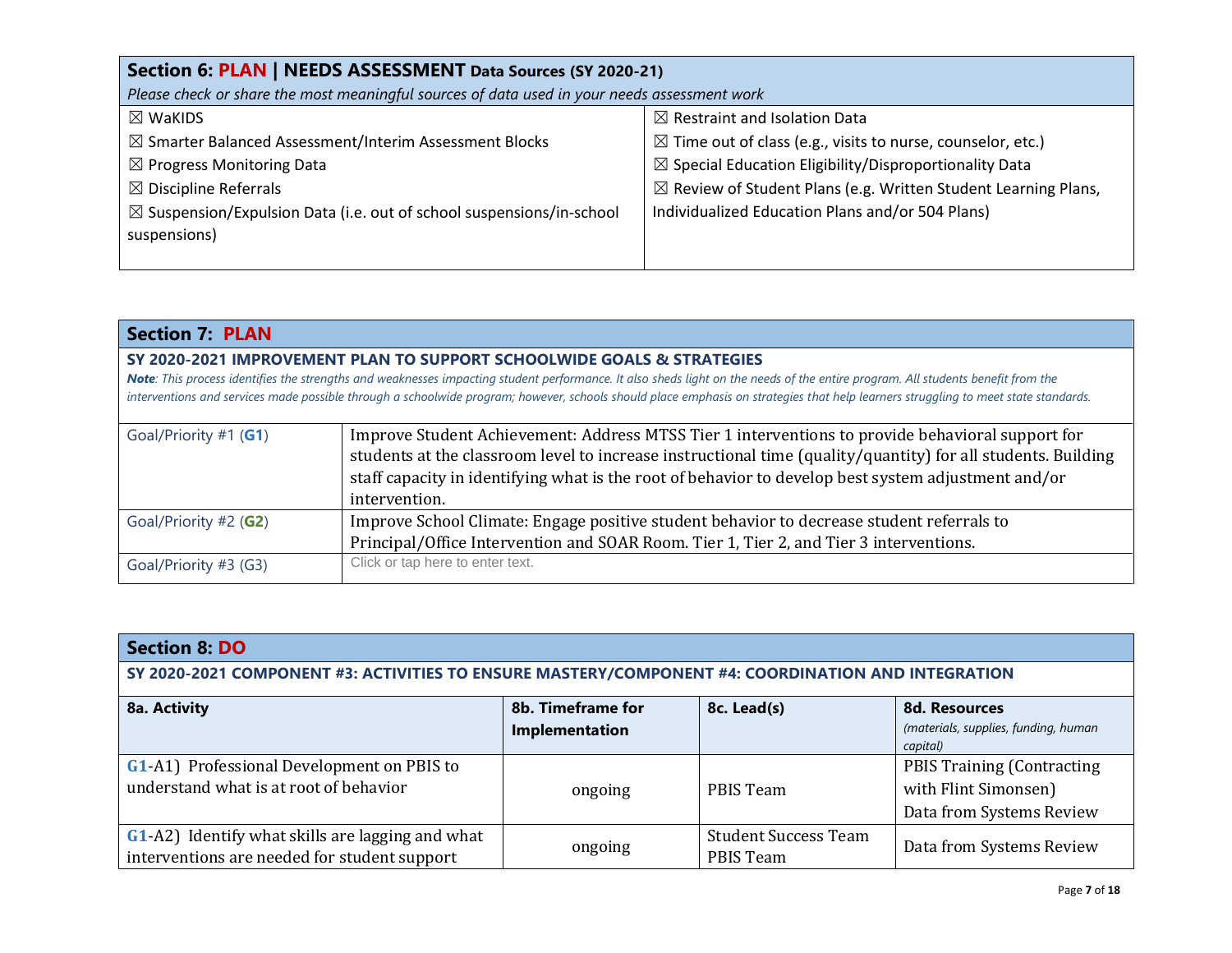| G <sub>2</sub> -A <sub>1</sub> ) Establish Tier 1, Tier 2, and Tier 3<br>interventions                           | ongoing | PBIS Team<br><b>Intervention Team</b> | <b>PBIS Training (Contracting)</b><br>with Flint Simonsen)<br>Data from Systems Review |
|------------------------------------------------------------------------------------------------------------------|---------|---------------------------------------|----------------------------------------------------------------------------------------|
| <b>G2-A2)</b> Targeted intervention providing small<br>group counseling and short-term individual<br>counseling. | ongoing | <b>Counseling Team</b>                | Data from Systems Review                                                               |
| G2-A3) Mental health counseling for more acute<br>needs                                                          | ongoing | Mental health therapist               | <b>Contracting with Mental</b><br><b>Health Therapist</b>                              |

| 8e. Budget Table                                         |                                |                                                                                               |  |
|----------------------------------------------------------|--------------------------------|-----------------------------------------------------------------------------------------------|--|
| Funded SY 2020-2021 Expenditure                          | <b>Funding Source</b>          | <b>Funding Amount</b>                                                                         |  |
| (Linked to Activity)                                     |                                |                                                                                               |  |
| <b>G1-A1)</b> Professional Development – Re:             |                                |                                                                                               |  |
| Contract with PBIS Specialist, Flint                     | Title II-A; Basic Ed; Levy/LEA | \$10,665                                                                                      |  |
| Simonson                                                 |                                |                                                                                               |  |
| G1-A2) Weekly PBIS Team Mtgs (Thurs                      |                                |                                                                                               |  |
| PM) and Student Success Team Mtgs                        | Basic Ed; LEA; LAP             | Part of staff's regular school day. Cost was<br>included in staff's annual payroll contracts. |  |
| (Mon PM); Mtgs occur during regular                      |                                |                                                                                               |  |
| school days.                                             |                                |                                                                                               |  |
| G <sub>2</sub> -A <sub>1</sub> ) School Counseling Needs |                                | Part of staff's regular school day. Cost was                                                  |  |
| Assessment via Google survey to staff                    | Basic Ed; LEA: LAP             | included in staff's annual payroll contracts.                                                 |  |
| as part of regular school day                            |                                |                                                                                               |  |
| G <sub>2</sub> -A <sub>2</sub> ) Classroom SEL lessons   | Basic Ed; Levy; LEA            | Part of staff's regular school day. Cost was                                                  |  |
|                                                          |                                | included in staff's annual payroll contracts.                                                 |  |
| G2-A3) Contract with licensed mental                     | Title IV-A                     | \$9,105                                                                                       |  |
| health therapist                                         |                                |                                                                                               |  |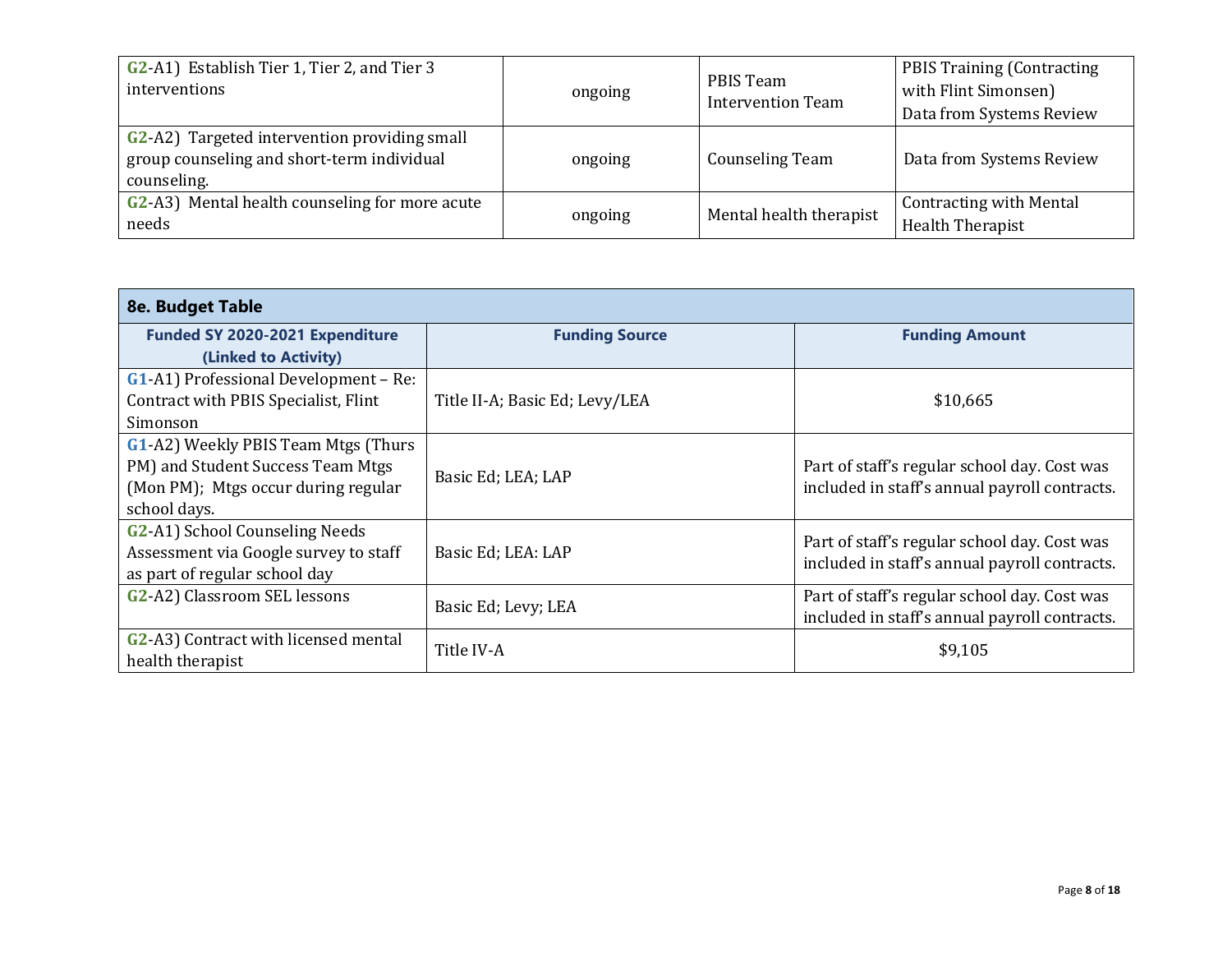# **8f. (SY 2020-21) Component #4: Coordination/Blending and Integration of Schoolwide Funds Matrix**

Matrix of blended funds within the Title I, Part A Schoolwide which should include your school improvement funds

| Program                              | <b>Amount Available</b> | How the Intents and Purposes of the Program will be Met                                                                                                                                                                                                                               |
|--------------------------------------|-------------------------|---------------------------------------------------------------------------------------------------------------------------------------------------------------------------------------------------------------------------------------------------------------------------------------|
| Basic Ed                             | \$1,420,049             | Provide all students with instruction aligned to grade-level-specific state<br>standards.                                                                                                                                                                                             |
| Levy Equalization &<br>Local Funding | \$634,523               | Provide all students with instruction aligned to grade-level-specific state<br>standards including differentiation and enrichment services. Facilitate family<br>engagement activities. Provide staff professional development targeted toward<br>MTSS and social emotional learning. |
| Title I-A                            | \$60,653                | Math support for grades K-8 and ELA support for grades 6-8 through push-in<br>services, small groupings and one on one tutoring during WIN (What I Need) time.                                                                                                                        |
| Title II-A                           | \$11,350                | Provide staff professional development targeted toward MTSS and social<br>emotional learning.                                                                                                                                                                                         |
| Title IV-A                           | \$9,105                 | Address students' mental health needs through provision of mental health<br>counseling services on site. Support the parent involvement/family engagement<br>program, as allowed by transferability to Title I-A allowable activities.                                                |
| LAP                                  | \$178,417               | Provide K-4 literacy support by a certificated intervention specialist and other<br>support personnel.                                                                                                                                                                                |
| <b>Total</b>                         | \$2,314,097             |                                                                                                                                                                                                                                                                                       |

| <b>Section 9a: STUDY (SY 2020-2021)</b>                                                                             |                                                                                                                                                                                                                                                                                                                                                                                                                                                                                                                                                                                                        |  |  |
|---------------------------------------------------------------------------------------------------------------------|--------------------------------------------------------------------------------------------------------------------------------------------------------------------------------------------------------------------------------------------------------------------------------------------------------------------------------------------------------------------------------------------------------------------------------------------------------------------------------------------------------------------------------------------------------------------------------------------------------|--|--|
| <b>COMPONENT #3: ACTIVITIES TO ENSURE MASTERY</b>                                                                   |                                                                                                                                                                                                                                                                                                                                                                                                                                                                                                                                                                                                        |  |  |
| Study<br>(Prior to implementation) What<br>evidence will you examine to evaluate<br>if your activities are working? | Prior to implementing the plan, Discipline data was identified as the evidence to evaluate if<br>activities are working. As the plan was rolled out, it became apparent that there are more variables<br>that feed into a decrease of office referrals than the Tier 1 work identified in the plan. Along with<br>that, it also became apparent that there are more variables needing to be considered than just<br>discipline to determine success, for example, students reading at grade level would be another<br>piece of valuable data to consider when determining effectiveness of activities. |  |  |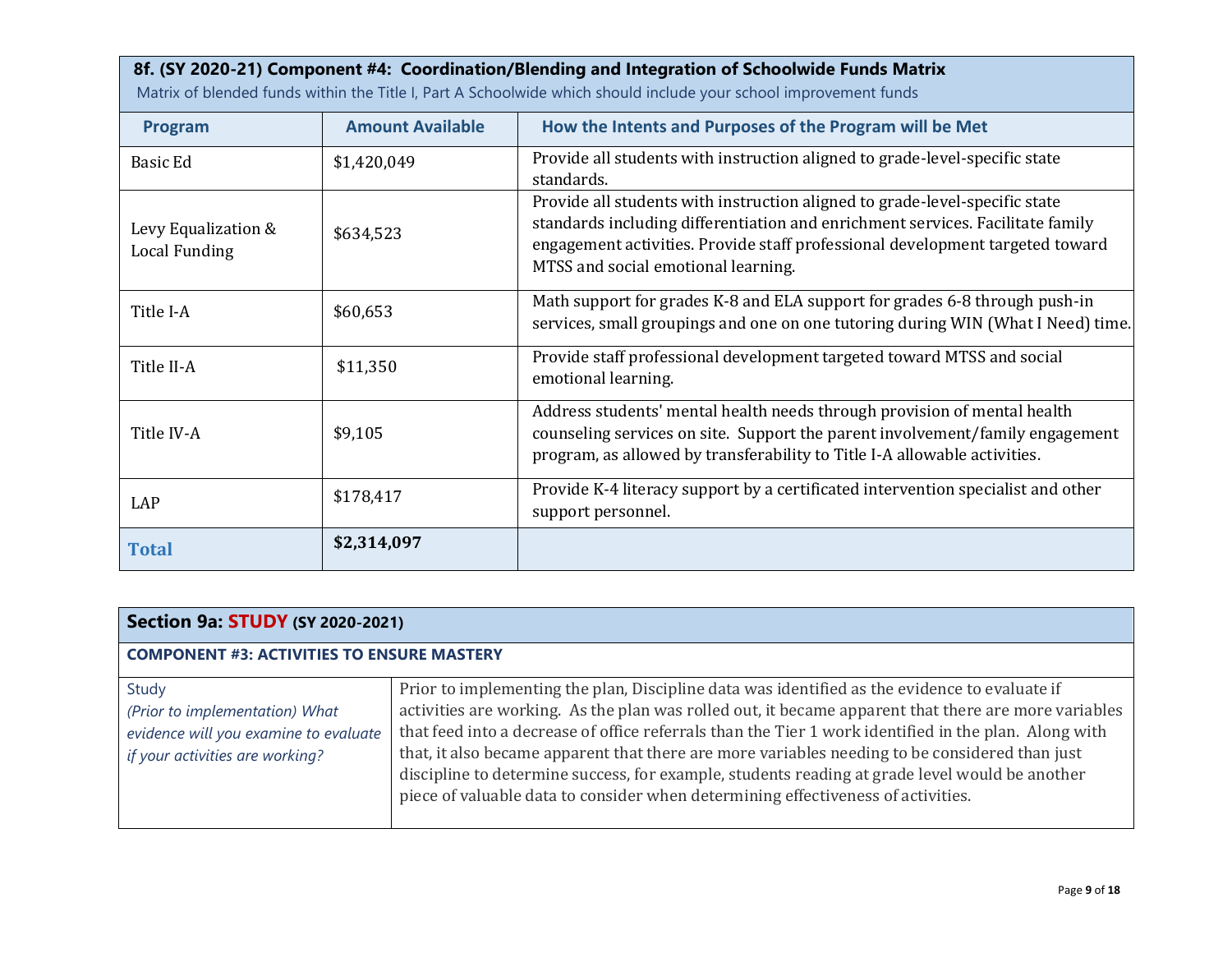#### **Section 9b: STUDY (SY 2020-2021) COMPONENT #3: ACTIVITIES TO ENSURE MASTERY Study** *(SY 20-21) mid-year implementation) Provide an evidence-based status update on how your activities are going: What is working and what needs adjustment?* With a new principal, teaching staff, and counselor being hired at the beginning of the 2020-21 school year and a shift from the previous school improvement plan format to this comprehensive model, some components of this written plan and related activities were not completed and/or fully documented. This mid-year status check will be incorporated in our improvement work in the future.

| <b>Section 10: ADJUST</b>                                                                                                                                                 |                                                                                                                                                                                                                                                                                                                                                                                                                                              |  |  |
|---------------------------------------------------------------------------------------------------------------------------------------------------------------------------|----------------------------------------------------------------------------------------------------------------------------------------------------------------------------------------------------------------------------------------------------------------------------------------------------------------------------------------------------------------------------------------------------------------------------------------------|--|--|
| <b>COMPONENT #3: ACTIVITIES TO ENSURE MASTERY</b>                                                                                                                         |                                                                                                                                                                                                                                                                                                                                                                                                                                              |  |  |
| <b>Adjust</b><br>(SY 20-21) mid-year implementation)<br>What adjustments to your activities<br>are you making after examining the<br>results of your progress monitoring? | With a new principal, teaching staff, and counselor being hired at the beginning of the 2020-21<br>school year and a shift from the previous school improvement plan format to this comprehensive<br>model, some components of this written plan and related activities were not completed and/or<br>fully documented. This mid-year status check and any related adjustments will be incorporated in<br>our improvement work in the future. |  |  |

# **Section 11: End-of-Year School Improvement Plan Review for SY 2020-2021**

**What were some strengths of the activities for at least one high-priority goal implemented this year?**

Engaging Dr. Flint Simonsen (Assoc. professor at Whitworth University and PBIS expert) to provide PBIS training to all staff enabled us to have a common understanding of PBIS or tiered behavior interventions, agree as a staff to allow the PBIS team to move forward with decision making, and re-engage our PBIS team.

## **What challenges did you encounter this year with implementing activities for at least one high-priority goal?**

As the 2020-21 school year progressed, it became evident that there is not an agreed upon standard for what behaviors warrant a discipline referral or a common standard for what becomes of a referral. For example, are interventions attempted prior to referrals being written? Are interventions paired with referrals? Are interventions implemented to prevent future referrals? Some other considerations around referrals: Are referrals the best form of tracking behavior? Is everybody writing referrals? What does a referral mean?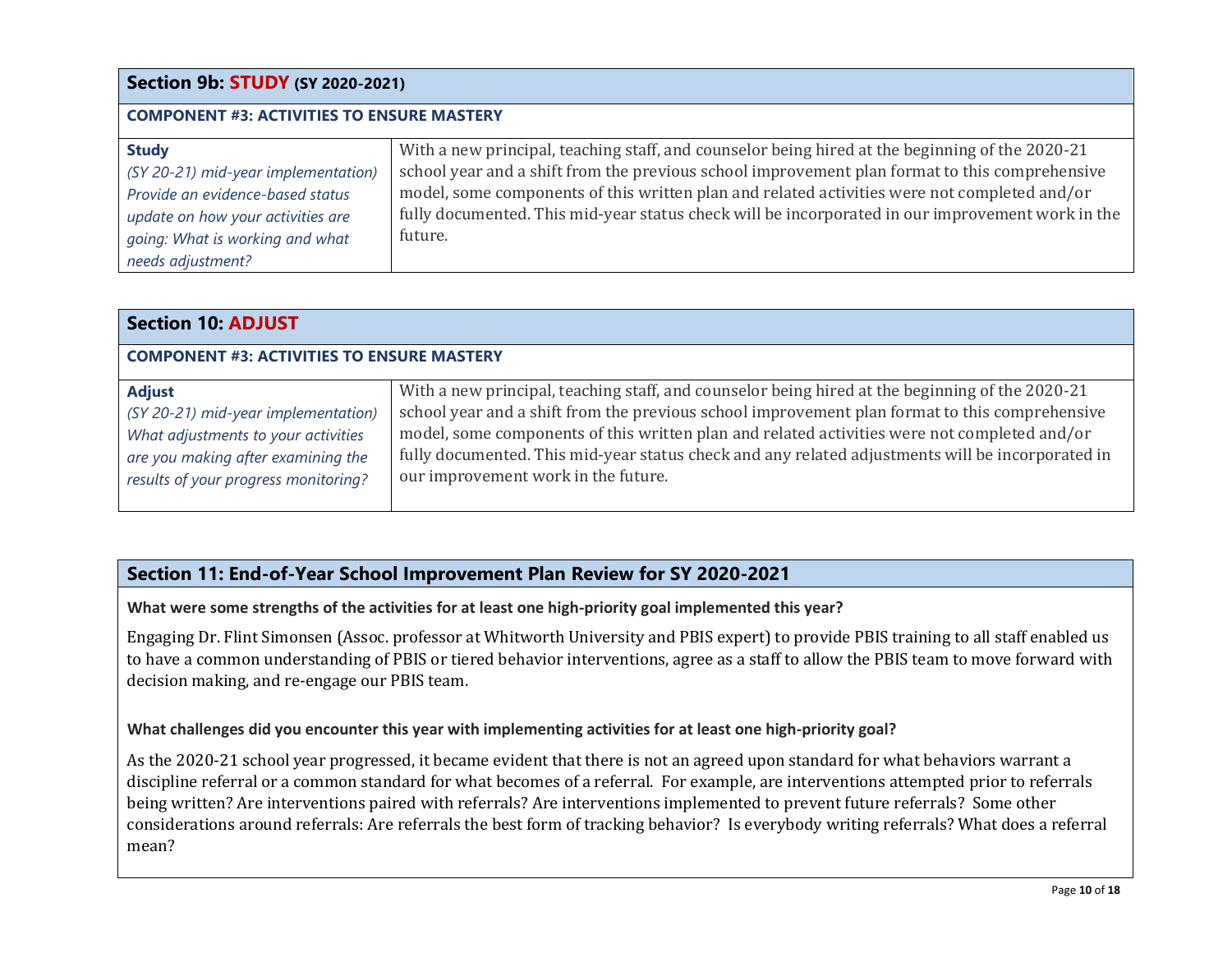These questions/examples are limited. They are just a small piece of evidence to show that more work needs to be done around this.

**What adjustments and modifications need to be made towards at least one high-priority goal and its related activities for the upcoming academic year (SY 2021-2022)?**

With the systems review, we will have more clear guidance on what direction to move for this; however, it seems that an emphasis on our tiered academic and pedagogical approach will be an included priority.

Also, continued work on our PDSA around progressive discipline. This work will support staff to work through the previously mentioned challenges.

**What additional sources of data, if needed, will be collected to monitor progress of those activities (for SY 2021-2022) to be adjusted or modified?**

Intervention data, i.e. students served and student progress in the program. SPED data, i.e. students referred, students served, and progress in the program.

| Section 12: PLAN/NEEDS ASSESSMENT Data Sources (SY 2021-2022)                                                                                                                                                                                                          |                                                                                                                                                                                                                                               |  |  |
|------------------------------------------------------------------------------------------------------------------------------------------------------------------------------------------------------------------------------------------------------------------------|-----------------------------------------------------------------------------------------------------------------------------------------------------------------------------------------------------------------------------------------------|--|--|
| $\boxtimes$ WaKIDS<br>$\boxtimes$ Smarter Balanced Assessment/Interim Assessment Blocks<br>$\boxtimes$ Progress Monitoring Data<br>$\boxtimes$ Discipline Referrals<br>$\boxtimes$ Suspension/Expulsion Data (i.e. out of school suspensions/in-school<br>suspensions) | $\boxtimes$ Restraint and Isolation Data<br>$\boxtimes$ Time out of class (e.g., visits to nurse, counselor, etc.)<br>$\boxtimes$ Special Education Eligibility/Disproportionality Data<br>$\boxtimes$ Special Education Placement Data (LRE) |  |  |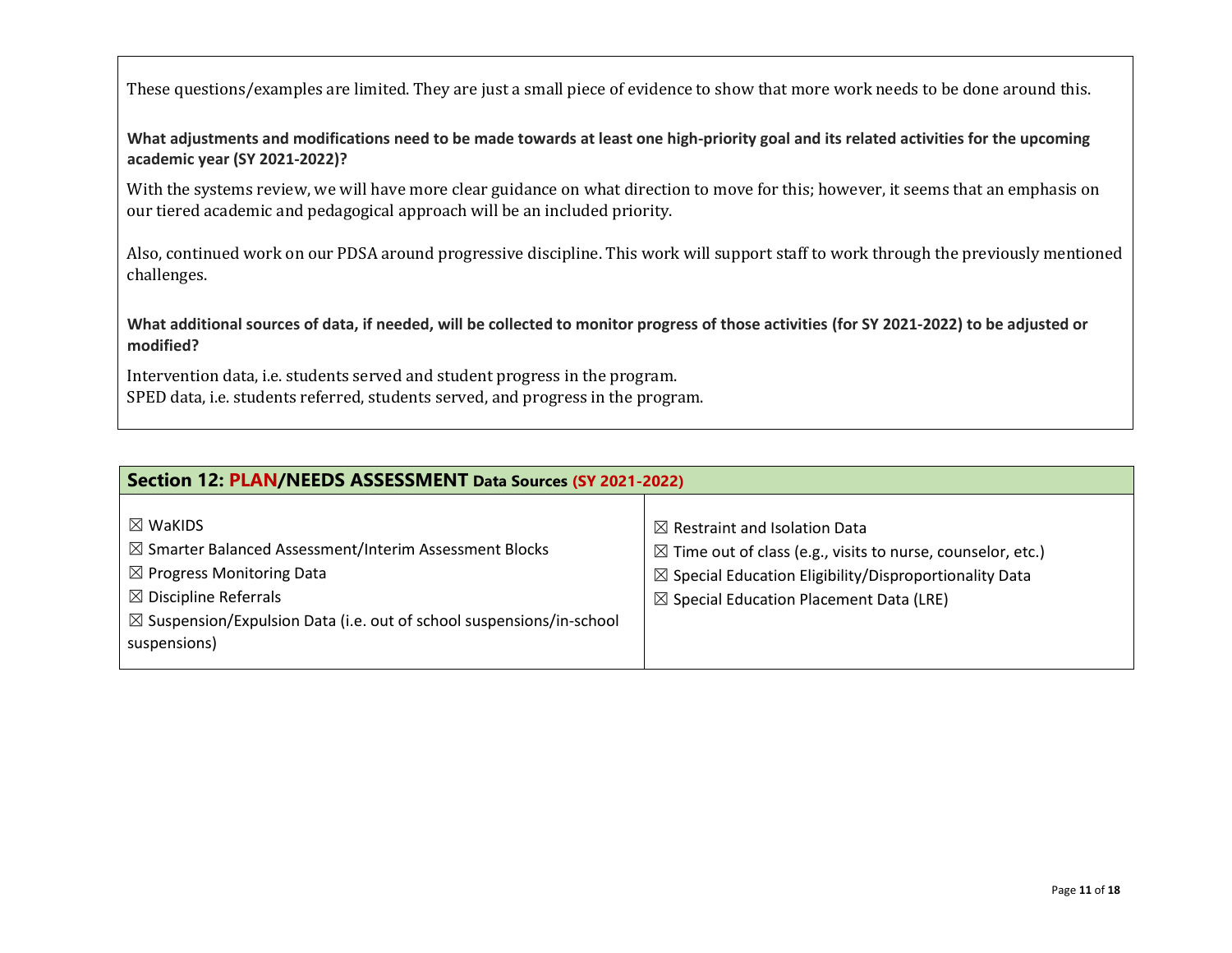## **Section 13: PLAN (SY 2021-2022)**

# **IMPROVEMENT PLAN TO SUPPORT SCHOOLWIDE REFORM GOALS & STRATEGIES**

## **(COMPONENT #2: SCHOOLWIDE REFORM STRATEGIES)**

*Note: This process identifies the strengths and weaknesses impacting student performance. It also sheds light on the needs of the entire program. All students benefit from the interventions and services made possible through a schoolwide program; however, schools should place emphasis on strategies that help learners struggling to meet state standards.*

The number of student referrals for Principal/Office Intervention and to the SOAR Room (behavioral resets) in the previous three years for most grade bands indicate that there are more factors for us to consider in order to determine the successfulness of our work.



## **Office Occurrences:**

SY2020-2021: Totals for K-8 – 92 occurrences by 12 students = 7% of 168 students enrolled SY2019-2020: Totals for K-8 – 686 occurrences by 89 students =  $43\%$  of 203 students enrolled SY2018-2019: Totals for K-8 – 569 occurrences by 46 students = 23% of 200 students enrolled

### **Soar Room Visits:**

SY2020-2021: Totals for K-8 – 109 occurrences by 15 students =  $9\%$  of 168 students enrolled SY2019-2020: Totals for K-8 – 396 occurrences by 50 students = 24% of 203 students enrolled SY2018-2019: totals for K-8 – 363 occurrences reported by 43 students = 22% of 200 students enrolled

## **Fall SBA data; Students in grades 4 – 8 participated:**

- English Language Arts: 28% of students met standard 25 students out of the 89 students that completed testing
- Math: 17% of students met standard 15 students out of the 89 students that completed testing
- Science: 59% of students met standard 10 out of the 17 students that completed testing

Staff have identified the following as strengths for our system:

- Conscious Discipline training to support social emotional needs of students
- We are building ways for students to learn how to self-manage
- Progress monitoring (STAR and ESGI for Kinder)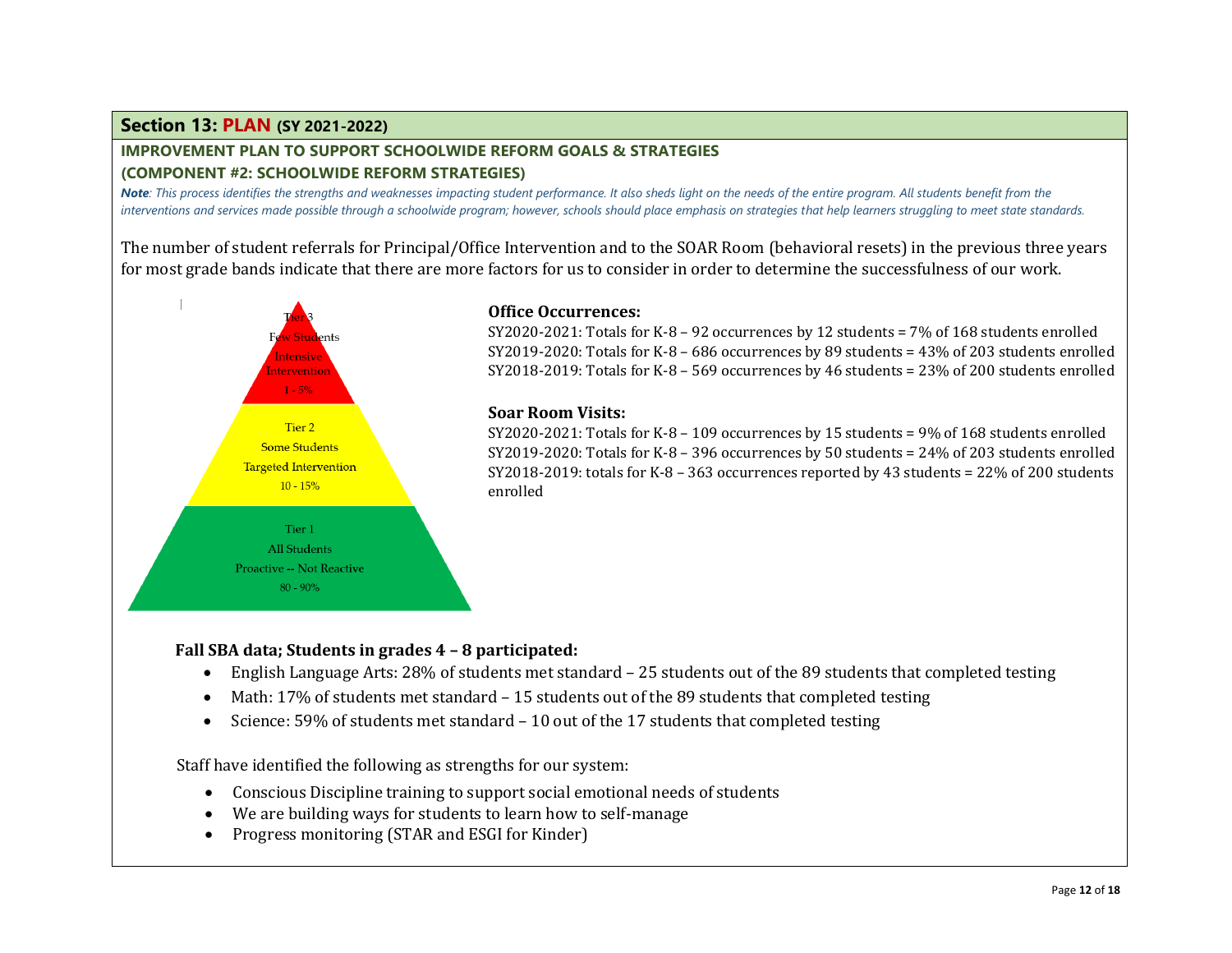- SOAR room
- Tiered approach to interventions behavior and academics
- Setting and expressing clear expectations for students
- Love our students
- Community partnerships WISe (Wraparound with Intensive Services)
- Student Success Team

Staff have identified the following as areas to strengthen for our system:

- Consistency in consequences whenever students aren't meeting expectations
- A more clearly defined flow for when students aren't meeting expectations
- A clearer understanding of how each piece of our system works together
- Academics and interventions …. How do we better serve our students and help them catch up to where they need to be?
- Increased collaboration between special education teachers and general education teachers.
- Increased collaboration among all teachers to support student success

To strengthen our system, staff have focused on professional development to broaden knowledge base.

- Conscious Discipline training: A majority of our K-5 teachers and many of our paraeducators have participated.
- Book study: *Lost at School: Why Our Kids with Behavioral Challenges are Falling Through the Cracks and How We Can Help Them* by Ross W. Greene
- PBIS training with Flint Simonsen. Whitworth professor and PBIS expert for the state of Washington.
- Literacy training
- STAR assessment training

## **Valley School Multi-Tiered Systems of Support**

Below is Valley School's in-process, Multi-Tiered Systems of Support tools/interventions. PBIS, which is an identified priority of Valley School staff, is a multi-tiered framework for behavior support. The PBIS framework fits into a multi-tiered system of support seamlessly. You'll notice that PBIS is not listed on the framework below, and that is because PBIS is a framework as well. Rather than PBIS, you'll see "Consistent School-wide expectations" and "Reinforcers/SOAR" listed in the green Tier 1 of our framework. These are Tier 1 tools/interventions of the PBIS framework that support a school-wide implementation of positive behavior supports.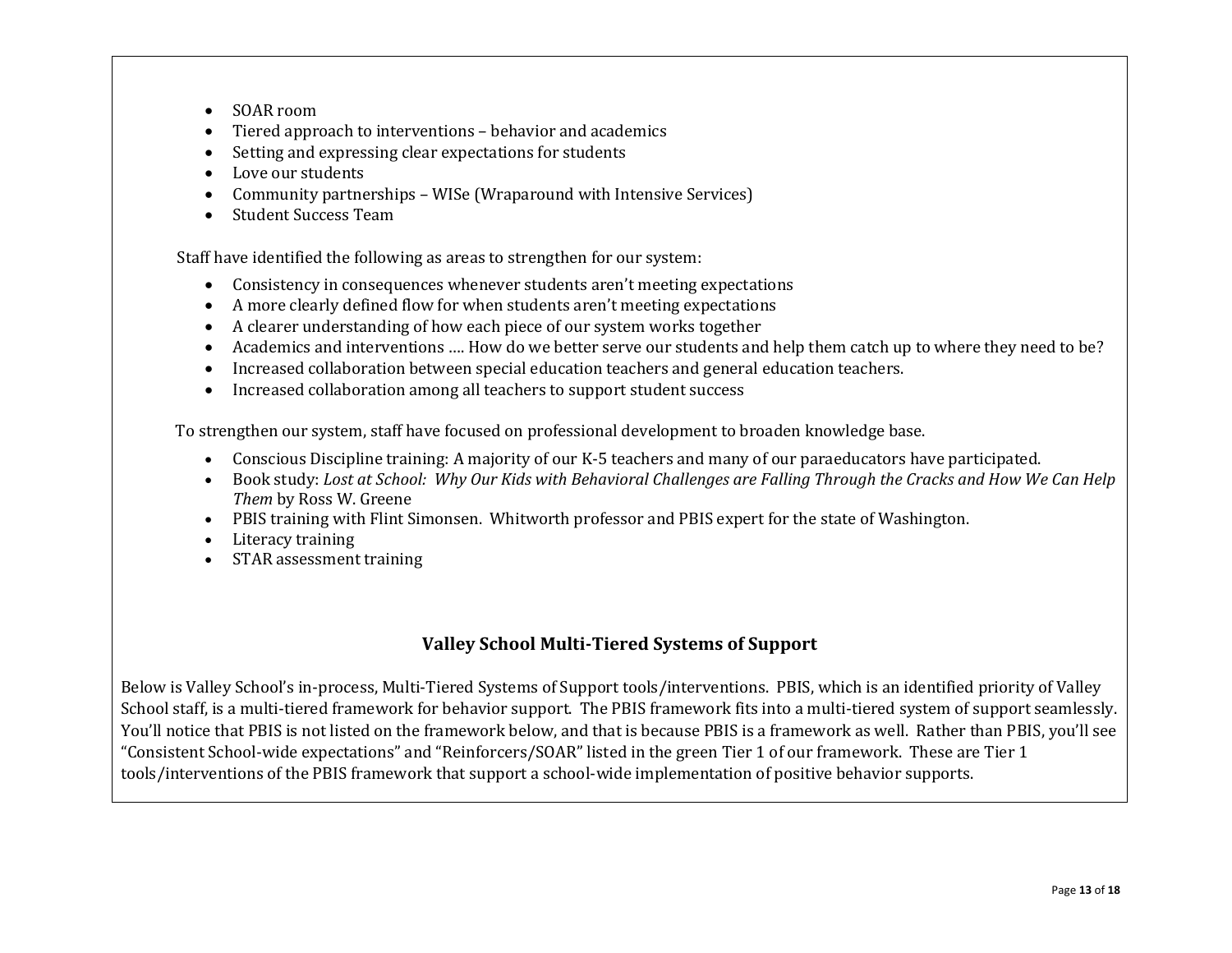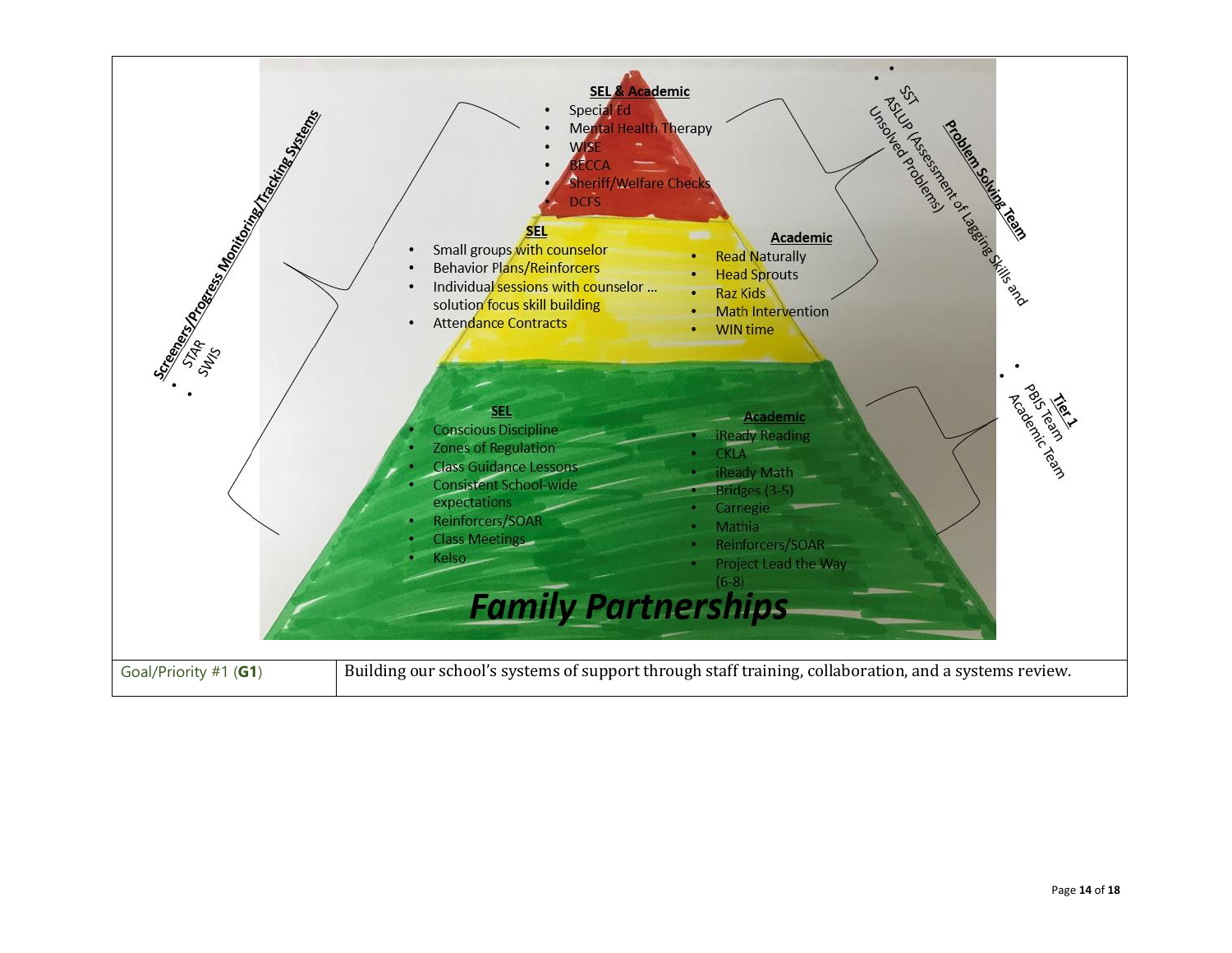| <b>Section 14: DO (SY 2021-2022)</b>                                                          |                                    |                          |                                              |  |  |
|-----------------------------------------------------------------------------------------------|------------------------------------|--------------------------|----------------------------------------------|--|--|
| <b>COMPONENT #3: ACTIVITIES TO ENSURE MASTERY / COMPONENT #4 COORDINATION AND INTEGRATION</b> |                                    |                          |                                              |  |  |
| 14a. Activity                                                                                 | 14b. Timeframe for<br>14c. Lead(s) |                          | 14d. Resources/Budget                        |  |  |
|                                                                                               | Implementation                     |                          |                                              |  |  |
| <b>G1-A1) PBIS Training</b>                                                                   | SY2021-2022                        | PBIS Team                | Contracted service and staff time (re: extra |  |  |
|                                                                                               |                                    | Flint Simonsen, Trainer  | hours to attend PBIS professional            |  |  |
|                                                                                               |                                    | Becky Parrill, Principal | development)                                 |  |  |
| G1-A2) System Review                                                                          | Spring 2022                        | PBIS Team                | Part of staff's regular school day. Cost is  |  |  |
|                                                                                               |                                    | Intervention             | part of staff's annual payroll contracts.    |  |  |
|                                                                                               |                                    | Academic Team            |                                              |  |  |
|                                                                                               |                                    | <b>Counseling Team</b>   |                                              |  |  |
|                                                                                               |                                    | Becky Parrill, Principal |                                              |  |  |
| <b>G1-A3)</b> Literacy Training                                                               | Spring 2022                        | Primary Teachers and     | Registration fees and sub costs              |  |  |
|                                                                                               |                                    | Intervention             |                                              |  |  |

## **Section 14e. Budget Table**

| Funded (SY 2021-2022) Expenditure         | <b>Funding Source</b>          | <b>Funding Amount</b>                       |
|-------------------------------------------|--------------------------------|---------------------------------------------|
| (Linked to Activity)                      |                                |                                             |
| G1-A1) (i) Contract with PBIS Specialist, | Title II-A; Basic Ed; LEA; LAP | (i) $$7,500$ (ii) $$28,190$                 |
| Flint Simonson; (ii) Extra hours pay for  |                                |                                             |
| staff to attend PBIS trainings            |                                |                                             |
| G1-A2) Staff time to conduct System       | Basic Ed; Levy/LEA; LAP        | Part of staff's regular school day. Cost is |
| Review during regular school day          |                                | part of staff's annual payroll contracts.   |
| G1-A3) Registration Fees and              | Levy/LEA                       | \$1,400                                     |
| Substitute Costs                          |                                |                                             |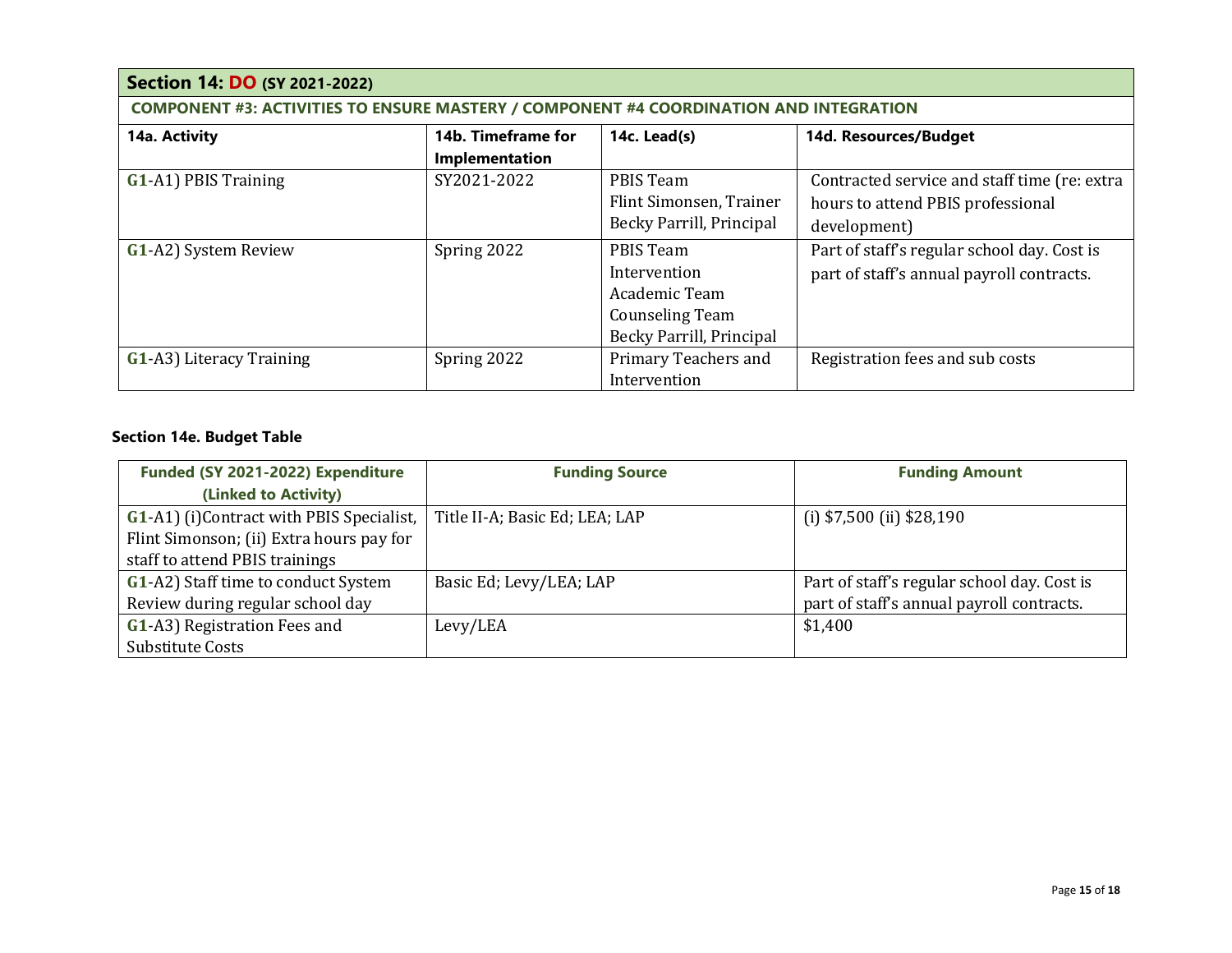**14f. (SY 2021-2022) COMPONENT #4: COORDINATION/BLENDING AND INTEGRATION OF SCHOOLWIDE FUNDS MATRIX** Matrix of blended funds within the Title I, Part A Schoolwide which should include your school improvement funds

**NOTE: All Title I, Part A Schoolwide programs must include a matrix of the combined blended funds for their schoolwide model.**

| Program                              | <b>Amount Available</b> | How the Intents and Purposes of the Program will be Met                                                                                                                                                                                                                               |
|--------------------------------------|-------------------------|---------------------------------------------------------------------------------------------------------------------------------------------------------------------------------------------------------------------------------------------------------------------------------------|
| <b>Basic Ed</b>                      | \$1,660,042             | Provide all students with instruction aligned to grade-level-specific state<br>standards.                                                                                                                                                                                             |
| Levy Equalization & Local<br>Funding | \$689,348               | Provide all students with instruction aligned to grade-level-specific state standards<br>including differentiation and enrichment services. Facilitate family engagement<br>activities. Provide staff professional development targeted toward MTSS and social<br>emotional learning. |
| Title I-A                            | \$52,431                | Math support for grades K-8 and ELA support for grades 6-8 through push-in<br>services, small groupings and one on one tutoring during WIN (What I Need) time.                                                                                                                        |
| Title II-A                           | \$11,938                | Provide staff professional development targeted toward MTSS and social emotional<br>learning.                                                                                                                                                                                         |
| Title IV-A                           | \$9,414                 | Address students' mental health needs through provision of mental health<br>counseling services on site. Support the parent involvement/family engagement<br>program, as allowed by transferability to Title I-A allowable activities.                                                |
| <b>LAP</b>                           | \$208,293               | Provide K-4 literacy support by a certificated intervention specialist and other<br>support personnel.                                                                                                                                                                                |
| <b>Total</b>                         | \$2,631,466             |                                                                                                                                                                                                                                                                                       |

| <b>Section 15a: STUDY (SY 2021-2022)</b>          |                                                                      |  |
|---------------------------------------------------|----------------------------------------------------------------------|--|
| <b>COMPONENT #3: ACTIVITIES TO ENSURE MASTERY</b> |                                                                      |  |
| Study                                             | Discipline data, reading levels, STAR data, and other academic data. |  |
| (Prior to implementation) What                    | Systems review input.                                                |  |
| evidence will you examine to evaluate             |                                                                      |  |
| if your activities are working?                   |                                                                      |  |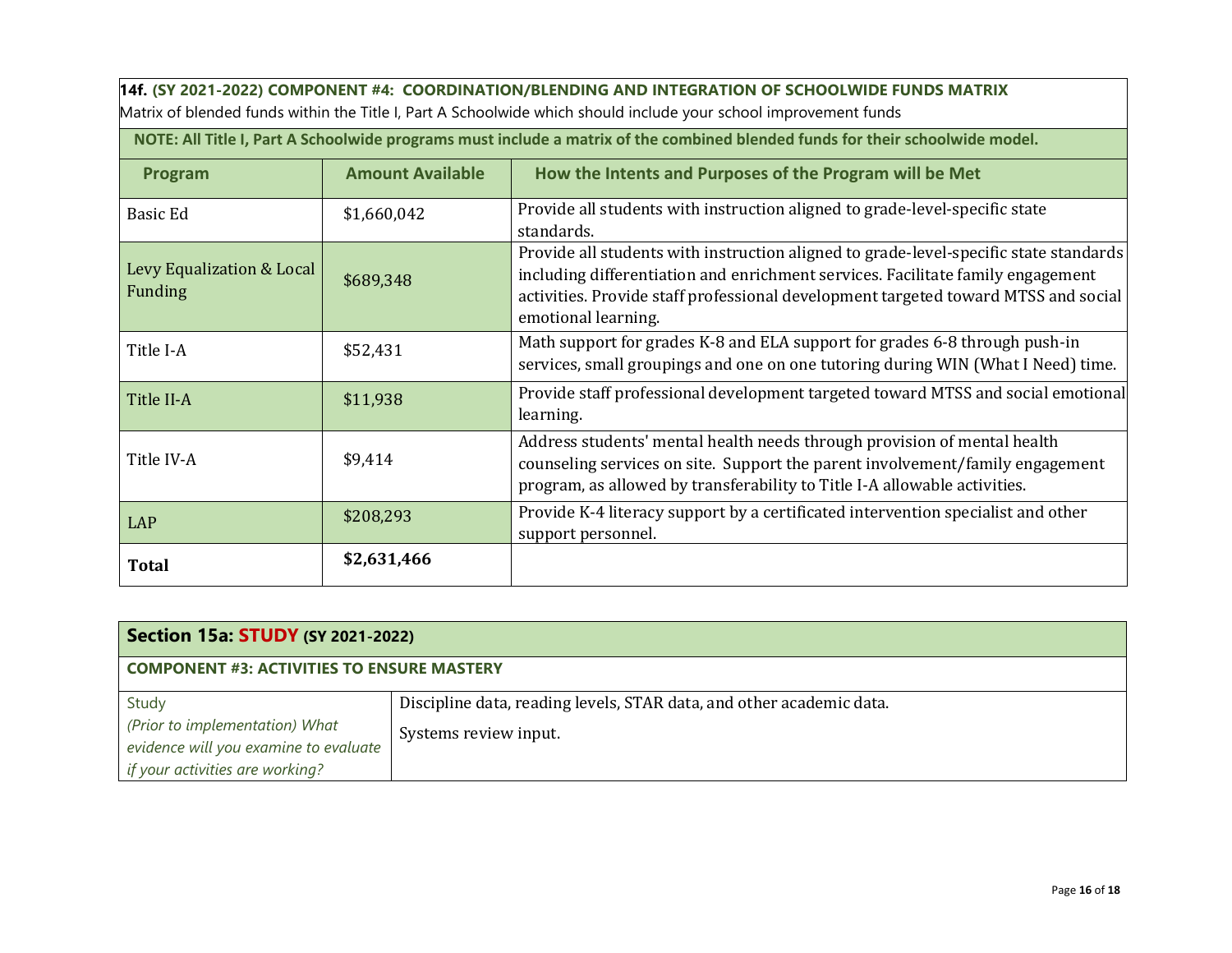| <b>Section 15b: STUDY (SY 2021-2022)</b>                                                                                                                                      |                                                                                                                                                                              |  |
|-------------------------------------------------------------------------------------------------------------------------------------------------------------------------------|------------------------------------------------------------------------------------------------------------------------------------------------------------------------------|--|
| <b>COMPONENT #3: ACTIVITIES TO ENSURE MASTERY</b>                                                                                                                             |                                                                                                                                                                              |  |
| Study<br>(SY 21-22) mid-year implementation)<br>Provide an evidence-based status<br>update on how your activities are<br>going: What is working and what<br>needs adjustment? | Staff will dedicate Monday late start time, and professional development time, to analyze the data<br>and determine the effectiveness of our system and what needs adjusted. |  |

| <b>Section 15c: STUDY (SY 2021-2022)</b>                                                                                   |                                                                                                                                                                             |  |
|----------------------------------------------------------------------------------------------------------------------------|-----------------------------------------------------------------------------------------------------------------------------------------------------------------------------|--|
| <b>COMPONENT #3: ACTIVITIES TO ENSURE MASTERY</b>                                                                          |                                                                                                                                                                             |  |
| Study<br>("End" of implementation) Provide an<br>evidence-based status update on how<br>your activities are going: What is | Staff will dedicate Monday late start time, and professional development time to analyze the data<br>and determine the effectiveness of our system and what needs adjusted. |  |
| working and what needs adjustment?                                                                                         |                                                                                                                                                                             |  |

# **Section 16a: ADJUST (SY 2021-2022)**

## **COMPONENT #3: ACTIVITIES TO ENSURE MASTERY**

| Adjust                                  | This is to be determined. |
|-----------------------------------------|---------------------------|
| (SY 21-22 mid-year implementation)      |                           |
| What adjustments to your activities are |                           |
| you making after examining the results  |                           |
| of your progress monitoring?            |                           |

| <b>Section 16b: ADJUST (SY 2021-2022)</b>  |                           |                           |
|--------------------------------------------|---------------------------|---------------------------|
| COMPONENT #3: ACTIVITIES TO ENSURE MASTERY |                           |                           |
| Adjust                                     | This is to be determined. |                           |
|                                            |                           | $P_1, P_2, P_3, P_4, P_5$ |